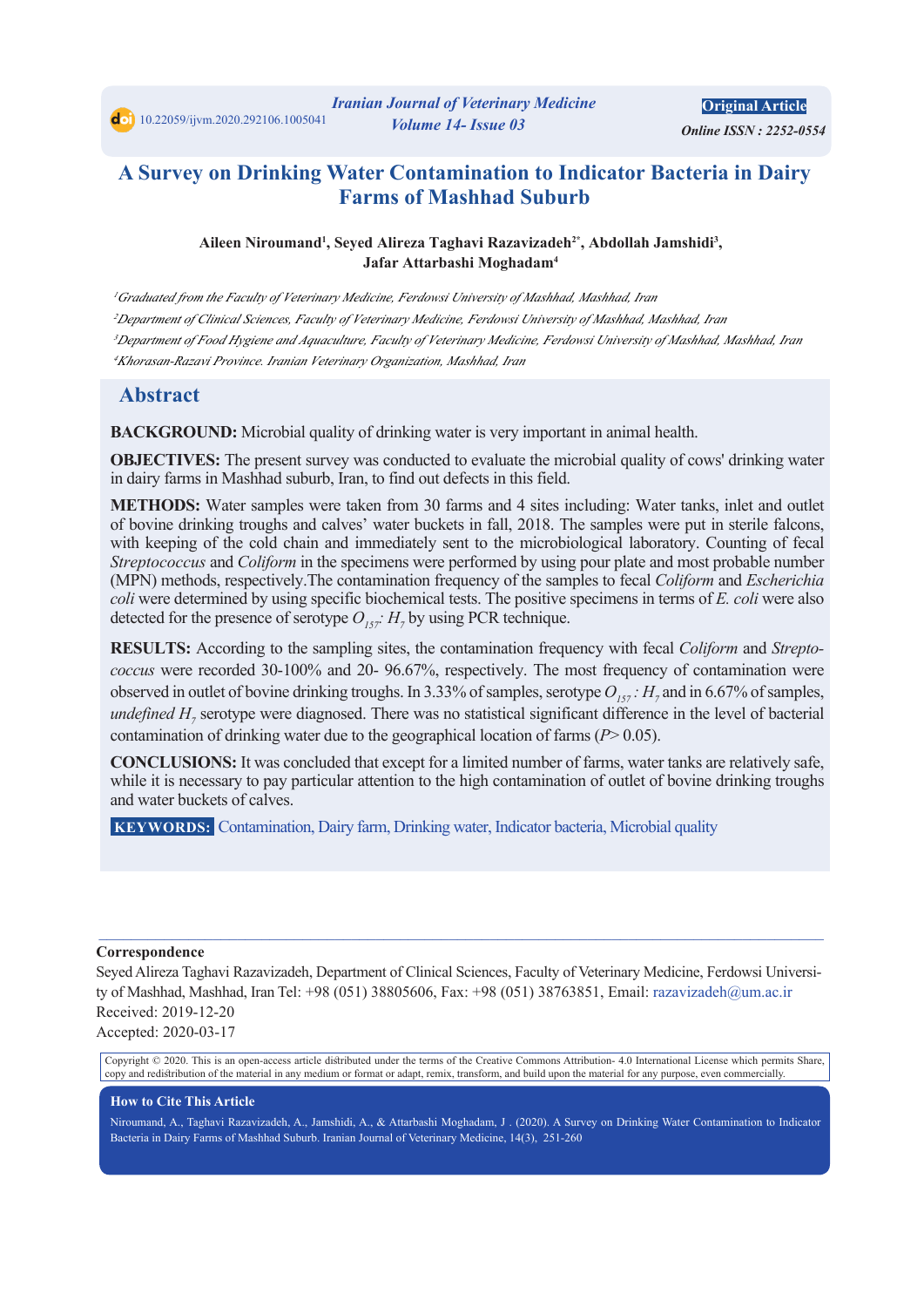# **Introduction**

Livestock drinking water is one of the most important sources of bacterial contamination taminants helps us to prevent the water-borne nation of water contamination to fecal conin farm animals (Khan et al., 2016). Determifect animal health and milk quality, therefore, fect the appearance or taste of water but afdiseases. Microorganisms do not always afcontinuous microbiological investigation of *drinking water of animals is necessary (Din et* al., 2014; Ramona, 2015).

ganisms that are naturally inhabited by water organisms, including permanent microor-Raw water contains two classes of microand have low nutritional requirements and transient microorganisms that are transmitted from the environment by soil, humans, and animals. Pathogenic types fall in the second category (Shaghaghi, 2019). Total microbial analysis of water is ideal for determining its cators, such as bacteria in the *Coliform* group, expensive, so agents that are known as indihealth quality, but since it is not easy and intion of water (Shaghaghi, 2019; Shimie and are used to measure microbial contamina-Yousefi, 1997). *Escherichia coli*  $O_{157}$ :  $H_7$  is one of the most dangerous and pathogenic serotypes in humans, while in cattle, it does arrhea, and animals mainly act as carriers of not cause any clinical disease other than dithe bacterium to humans (Bindu *et al.*, 2010). Some other bacteria such as Streptococcus (a bial contaminant of drinking water (El Emam tion in water) are also considered as a micronon-Coliform indicator of fecal contaminaand El Jalii, 2010). Bacteria enter the drinking water from various sites such as oral and nasal discharge, feces and urine (Van Emon, 2015). The risk of transmission of diseases through stagnant waters is much higher than that of running water (Pooyanmehr et al., 2008).

Most dairy farmers consider that microbial contamination of drinking water is inevitable and cattle are resistant to it, so, less attention duction in livestock production (Pooyanmehr have been paid to it and its result will be a reet al., 2008). There is some documentation ing water in farms, but little is known about about physical and chemical status of drinkthe microbial quality of livestock water in Iran (El Emam and El Jalii, 2010). This study was performed to evaluate the microbial quality of drinking water in cows and compare it with existing standards to eliminate deficiencies in this field

# **Materials and methods**

In late fall and early winter, 2018, from 30 cated in 4 districts of Mashhad suburb, Iran industrial and semi-industrial dairy farms lo-(north, northwest, east, southeast), samples of cluding water tanks, beginning (inlet) and end drinking water were taken from four parts in-(outlet) of drinking water troughs of cows and cons and transferred to the lab with cold chain water buckets of calves, placed in sterile falpreservation.

Using the most probable number (MPN) od), total and fecal *Coliform*s were counted. or the multiple tubes method (9 tubes meth-For this purpose, by using sterile pipette, 10 ml of water sample was inoculated in to the richment medium (lauryl sulfate) with double three tubes containing 20 ml of selective enstrength, and in the second and third three facturer instructions), were inoculated with 1 tion of lauryl sulfate (according to the manutubes, containing single strength concentraml and 0.1 ml of water sample, respectively.

All test tubes contained durham tubes in an bated at 37  $\degree$  C for 48 h. The tubes containing inverted position. The test tubes were incu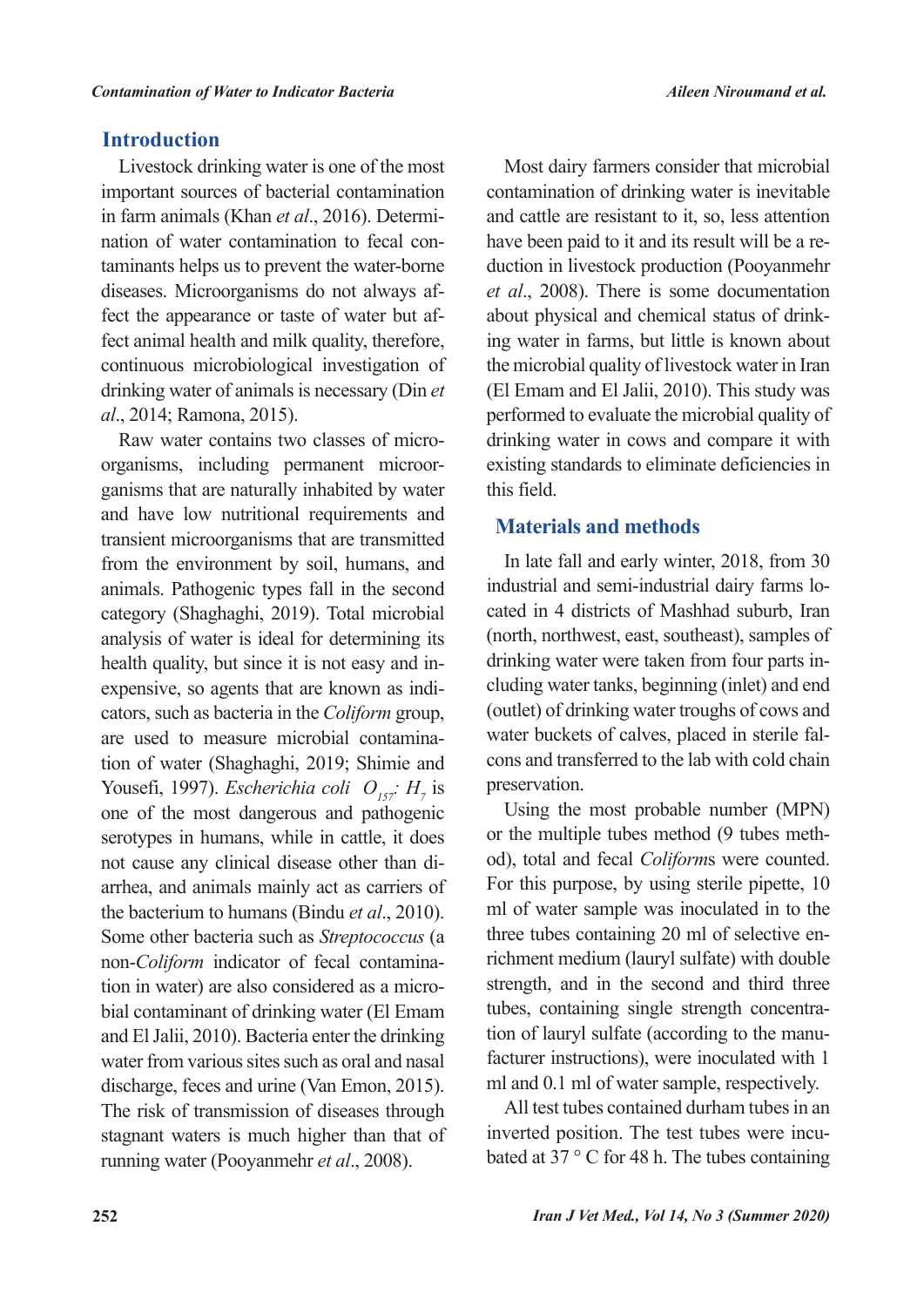gas in the durum tube with obvious turbidity, were considered positive. From each positive tube, one loopful of medium was inoculated into confirmatory culture medium (brilliant green lactose bile broth) containing a durham tube, and incubated for  $24 \pm 2$  h at  $37 \pm 1$  °C. If no gas or turbidity was observed during this period, incubation was continued for another  $24±2$  h. Then, the tubes containing turbidity and gas were considered positive and fecal Coliform counts were performed based on MPN table.

dium in the MPN method, which produced To count *E.coli*, a loopful from culture megas and turbidity were inoculated into tubes containing *Escherichia coli (EC)* broth whit durum tubes, and incubated at  $44^{\circ}$ C for 48 h, if gas or turbidity was observed, a loopful was inoculated into peptone water medium and incubated at  $44^{\circ}$  C for another 48 h. For all EC tubes which produced gas and turbidity, the IMViC tests consisting of indole, methyl red, Voges-Proskauer (VP) and Simon citrate tests were performed.

Pour plate method was used to count fecal streptococci. Amount of 1 ml of the water sample were transferred to each Petri dish and um at  $45-50^{\circ}$ C were added to each plate and 15 ml of sterilized KF (Kenner Fecal) medimixed thoroughly, after solidifying the agar medium, plates were incubated at 37°C for 48 ed as presumably fecal Streptococci. Number h, pink and purple to red colonies were countmatory tests. Catalase and gram staining tests of 10 colonies were selected for the confirwere used to confirm fecal Streptococci. The bacterial count was calculated in CFU (colo-<br>ny- forming unit) per ml of sample.

In order to identify the *E. coli*  $O_{157}$ *:*  $H_7$  serotype, linear culture method was used in Sorbitol MacConkey agar and nutrient agar mediums as well as PCR technique by using

specific primer for  $O_{157}$ :  $H_7$  antigen genes. **Statistical analysis** 

Statistical data analysis was performed by using SPSS software, v.22. Both normality test vealed the nonparametric data, therefore, the (Kolmogorov-Smirnov and Shapiro-Wilk) remedian was used as a valid statistical index to interpret the results. Friedman and Wilcoxon signed- rank tests were used to compare the ple sites with each other (overall and pairwise, rate of water contamination in different samrespectively), also, One sample Wilcoxon signed rank test was used to compare the data with existing standard.  $P \le 0.05$  was considered statistically significant.

### **Results**

This survey showed that the most frequent ing troughs, next up, in the water buckets of *liform*) were in the outlet of bovine drinkbacterial contamination (total and fecal *Co*calves, inlet of bovine drinking troughs and water tanks. For fecal Streptococcus, the lowest and highest frequency were in the water tanks and outlet of bovine drinking troughs, respectively. Another finding was the observation of *E.coli*  $O_{157}$ :  $H_7$  serotype only at the outlet of drinking trough in one farm and serotype  $H$ <sup>7</sup> Oumdifimd in two other dairy units (Table 1).

The highest contamination with indicator vine drinking troughs (Table 2). Pairwise bacteria was observed at the outlet of bocomparison between sampling sites revealed no significant difference for total *Coliform* tween buckets of calves with inlet of bovine and fecal *Streptococcal* contamination bedrinking troughs and for fecal *Coliform* and streptococci, between buckets of calves with outlet of bovine drinking troughs. In other cases, significant difference were observed  $(P \le 0.05)$  (Table 3). Comparison between the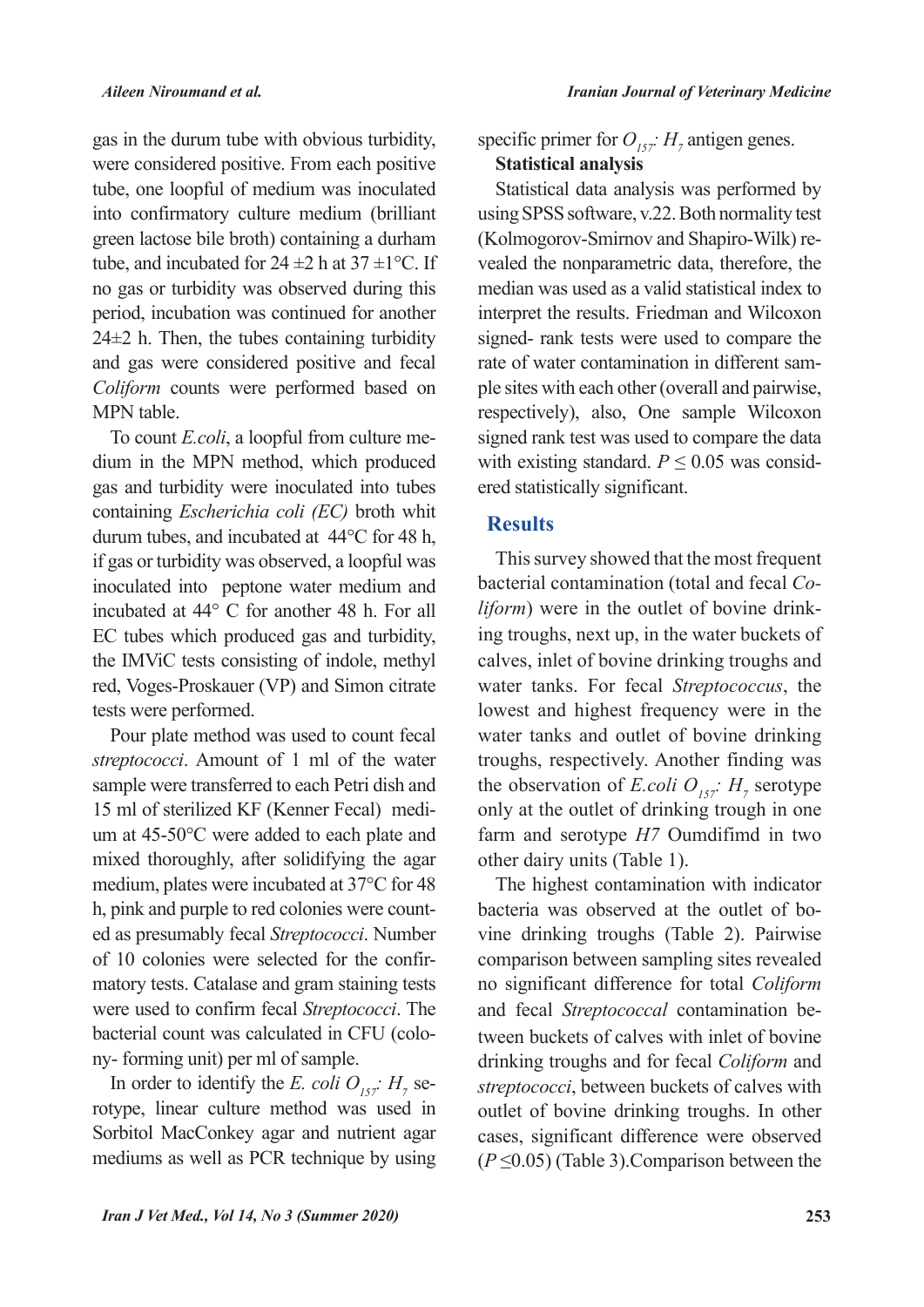|  |  |  |  |  |  | Table 1. Frequency of indicator bacteria contamination at the sampling sites of livestock drinking water |  |
|--|--|--|--|--|--|----------------------------------------------------------------------------------------------------------|--|
|--|--|--|--|--|--|----------------------------------------------------------------------------------------------------------|--|

|                            | Frequency: No $(\% )$ |                |                     |                     |  |  |
|----------------------------|-----------------------|----------------|---------------------|---------------------|--|--|
| Sample site                | Total <i>Coliform</i> | Fecal Coliform | Fecal Streptococcus | E.coli $O_{157}H_7$ |  |  |
| Tank                       | 10(33.33)             | 9(30)          | 6(20)               | 0(0)                |  |  |
| Inlet of drinking drought  | 27(90)                | 27(90)         | 24(80)              | 0(0)                |  |  |
| outlet of drinking drought | 30(100)               | 30(100)        | 29 (96.67)          | $1-3$ $(3.33-10)$   |  |  |
| Calves' drinking buckets   | 29 (96.67)            | 29 (96.67)     | 28 (93.33)          | 0(0)                |  |  |

Table 2. Statistical indices of contamination with indicator bacteria at the sampling sites of livestock drinking water (Cfu/ml)

| Bacteria            | Site<br>index | Tank       | Inlet of drink-<br>ing drought | Outlet of drink-<br>ing drought | Calves' drink-<br>ing buckets |  |
|---------------------|---------------|------------|--------------------------------|---------------------------------|-------------------------------|--|
|                     | Median        | $\Omega$   | 93                             | 1100                            |                               |  |
| Total Coliform      |               |            |                                |                                 | 350                           |  |
|                     | Min-Max       | $0 - 1100$ | $0 - 1100$                     | $4 - 1100$                      | $2 - 1100$                    |  |
| Fecal Coliform      | Median        | $\Omega$   | 43                             | 121.5                           | 68                            |  |
|                     | Min-Max       | $0 - 240$  | $0 - 1100$                     | $4 - 1100$                      | $0 - 1100$                    |  |
|                     | Median        | $\Omega$   | 12                             | 27.5                            | 10.50                         |  |
| Fecal Streptococcus | Min-Max       | $0 - 10$   | $0 - 36$                       | $0 - 48$                        | $0 - 06$                      |  |
| E.Coli $O_{157}H_7$ | Median        | $\Omega$   | $\theta$                       | $\theta$                        | $\overline{0}$                |  |

Table 3. Statistical comparison of drinking water sampling sites for indicator bacterial contamination

| Comparison of two samples | Total Coliform<br>$(P$ - value) | Fecal <i>Coliform</i><br>$(P$ - value) | Fecal Streptococcus<br>$(P$ - value) | E.coli $O_{157}H_7$<br>$(P$ - value) |
|---------------------------|---------------------------------|----------------------------------------|--------------------------------------|--------------------------------------|
| Tank-inlet                | 0.001                           | 0.001                                  | 0.001                                | 1.00                                 |
| Tank- outlet              | 0.001                           | 0.001                                  | 0.001                                | 0.317                                |
| Tank-calves' bucket       | 0.001                           | 0.001                                  | 0.001                                | 1.00                                 |
| Inlet-outlet              | 0.001                           | 0.001                                  | 0.001                                | 0.317                                |
| Inlet-calves' bucket      | 0.581                           | 0.029                                  | 0.088                                | 1.00                                 |
| Outlet-calves'bucket      | 0.023                           | 0.153                                  | 0.234                                | 0.317                                |

rate of contamination of water samples with indicator bacteria and existing standards (Van Emon, 2015; Beede, 2006) revealed that, for total and fecal Coliform, values due to inlet and outlet of bovine drinking troughs ly higher than expected values. Whereas the and water buckets of calves were significantrate of contamination with above bacteria in water tanks were significantly lower than the highest standard values ( $\leq 50$  and  $\leq 10$ , respectively) and in other cases no significant difference were found.

ference was observed for the outlet of bovine For fecal *streptococci*, no significant difpected value (<30), but in others were observed ( $P \le 0.05$ ). drinking troughs compared to the highest expected value  $(\leq 30)$ , but in others were obdrinking troughs compared to the highest ex-

Also, the rate of contamination with the bacterium at water tanks was significantly lower and at intlet of bovine drinking troughs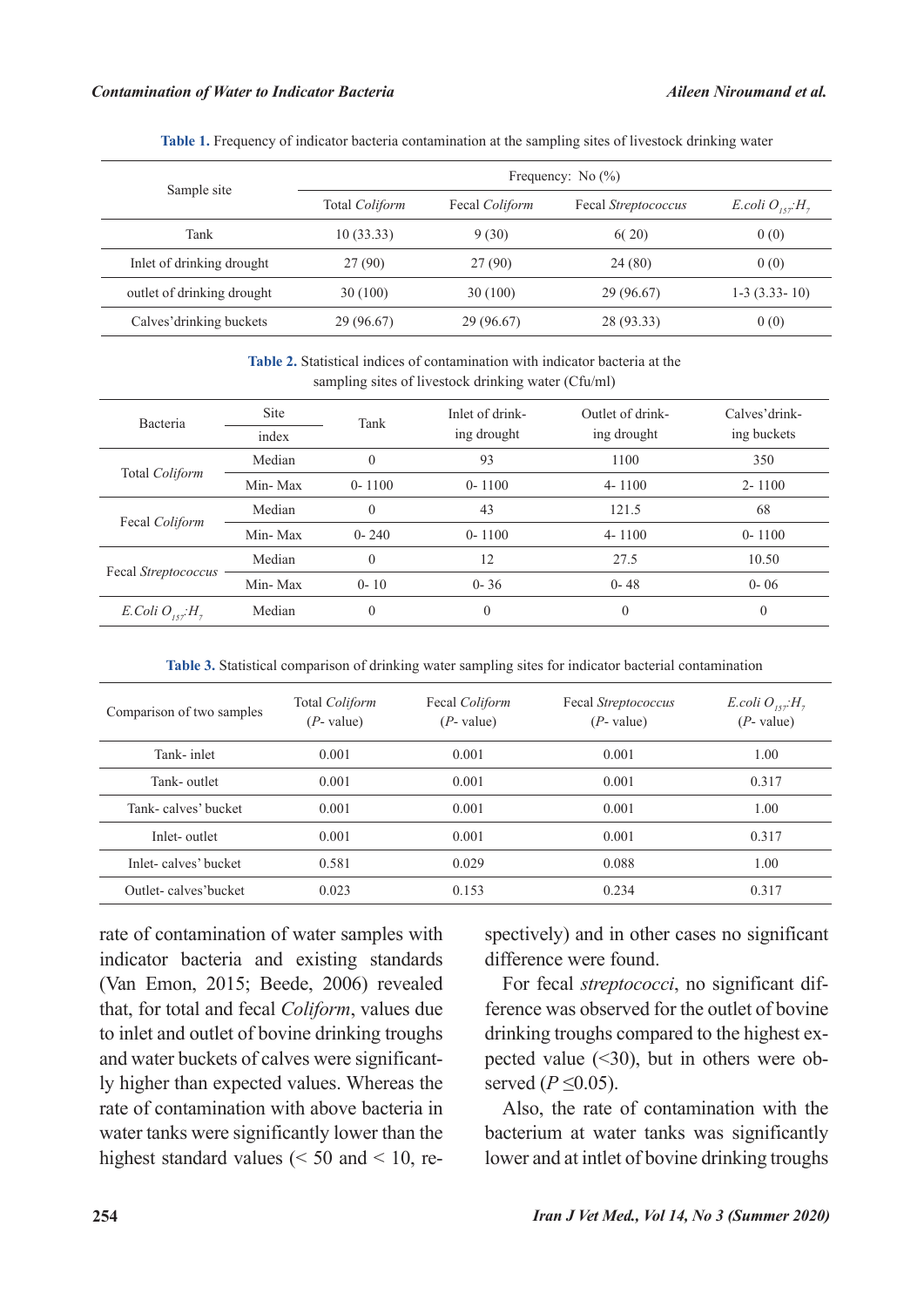and water buckets of calves were higher than expected values (Tables 2 and 4).

There was no statistically significant difference between different geographical lo-There was no statistically significant difcations (North: 14 units, Northwest: 6 units, East: 5 units, Southeast: 5 Unit) in terms of contamination of water tanks with indicator .bacteria

| Table 4. Frequency of contamination rate and statistical comparison of drinking water sampling sites |
|------------------------------------------------------------------------------------------------------|
| in terms of contamination with indicator bacteria by existing standards (colony per 100 ml).         |

| Bacteria       | Standard<br>(Expected) | Index         | Tank       | Inlet      | outlet   | calves' bucket |
|----------------|------------------------|---------------|------------|------------|----------|----------------|
|                | $\leq 1$               | $(P$ - value) | 0.631      | 0.001      | 0.001    | 0.001          |
|                |                        | No $(\%)$     | 0(0)       | 0(0)       | 0(0)     | 0(0)           |
|                | < 15                   | $(P$ - value) | 0.175      | 0.001      | 0.001    | 0.001          |
| Total Coliform |                        | No $(\%)$     | 23 (76.67) | 5(16.67)   | 1(3.33)  | 2(6.67)        |
|                | < 50                   | $(P$ - value) | 0.048      | 0.004      | 0.001    | 0.001          |
|                |                        | No $(\%)$     | 25(83.33)  | 10(33.33)  | 5(16.67) | 9(30)          |
|                | $\leq 1$<br>$<10\,$    | $(P$ - value) | 0.974      | 0.001      | 0.001    | 0.001          |
|                |                        | No $(\%)$     | 0(0)       | 0(0)       | 0(0)     | 0(0)           |
| Fecal Coliform |                        | $(P$ - value) | 0.047      | 0.001      | 0.001    | 0.001          |
|                |                        | No $(\%)$     | 25(83.33)  | 5(16.67)   | 1(3.33)  | 5(16.67)       |
|                | $\leq 1$               | $(P$ - value) | 0.026      | 0.001      | 0.001    | 0.001          |
|                |                        | No $(\%)$     | 24 (80)    | 6(20)      | 1(3.33)  | 2(6.67)        |
| Fecal Strep-   |                        | $(P$ - value) | 0.001      |            |          | 0.001          |
| tococcus       | $<$ 3 (calves)         | No $(\%)$     | 26 (86.67) |            |          | 7(23.33)       |
|                | $<$ 30                 | $(P$ - value) | 0.001      | 0.001      | 0.141    | 0.009          |
|                |                        | No $(\%)$     | 30 (100)   | 28 (93.33) | 15(50)   | 20 (66.67)     |

*cocci* for calves, the values  $>1$ ,  $>1$  and  $>3$ , and for cows the values  $>15-50$ ,  $>10$ , and  $>30$  are problematic and unsafe, respectively. For all three indicator bacteria, the expected value is less than one colony per 100 ml. In the case of total *Coliform*, fecal *Coliform* and fecal *strepto*-

# **Discussion**

tamination with indicator bacteria at the In this survey, the high frequency of conoutlet of bovine drinking troughs compared to the other sampling sites (Table 1) can be related to the stagnation of water in outlet tached to the hair and body of the animals ularly), continuous shedding of materials atpart (the inlet areas receive fresh water reg- $\delta$  (it often occurs as a result of sitting on a bed of manure or sticking of stool to the tail and lower area of the animal) into the drinking water or even inserting contaminated muzzle into the water troughs (due to the smelling behavior of the lower part of other livestock age and cleaning of drinking water troughs is in estrus cows). Therefore, continuous drainrecommended (Pooyanmehr et al., 2008). It seems that the outlet part of water troughs to be a more realistic representative of the water consumed by livestock, because the number of livestock that drink water from inlet part is lower than the other parts, so, it is essential to identify the causes of its pollution.

However, the comparison between the frequency of bacterial contamination in the drinking water of cows and the bucket of calves due to their different hygienic and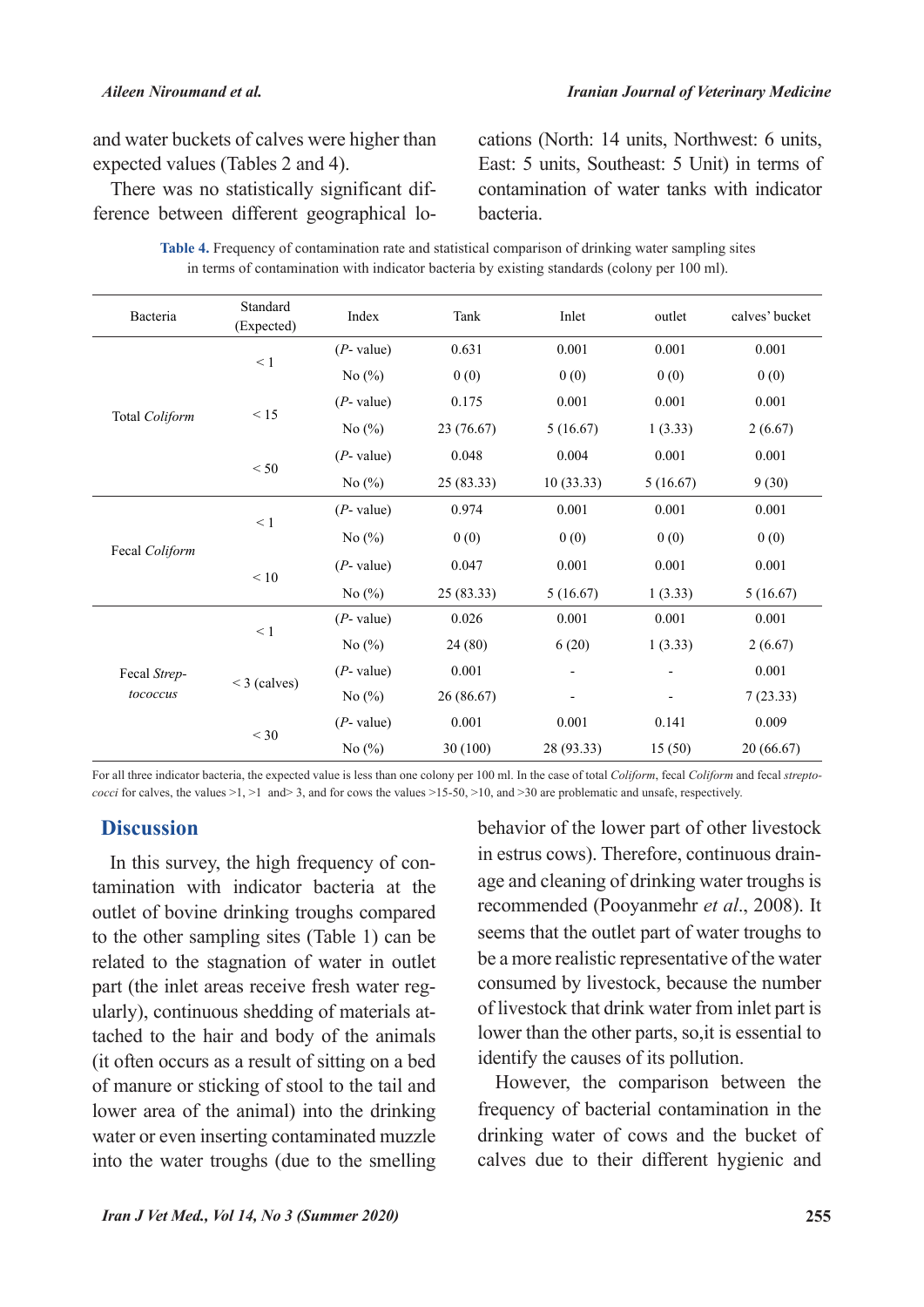erally specific and washed daily while the able, because calves' water buckets are genbreeding conditions does not seem reasoncows' water troughs are public and rarely cleaned, but the results of this comparison are important managerially, because, in spite of the special attention paid by dairy farmer cator bacteria were approximately similar to tion rate of their water bucket with all indisitivity to intestinal diseases), the contaminato the health of calves (due to their high senthat of cows' water troughs (Table 2).

High level of water contamination in calves' buckets especially due to fecal Coliform and Streptococci (Tables 2 and 3), indicate secondary contamination by feces or ment of neonatal drinking water. Obviously, other environmental factor and poor managethe stagnation of water in calves' buckets during the day compared to the inlet water ination than the inlet parts. In one study, the trough may contribute to its greater contamhigh contamination of drinking water in one portation of water to the drink trough, hand goat farm were attributed to manual transers' personal hygiene during carrying water contamination, and lack of respect for work-(Ramona, 2015), so, training dairy workers to accurately wash the buckets and follow the hygienic points during their filling and transporting to the place of consumption will be effective in reducing the rate of contamination (Pooyanmehr *et al.*, 2008).

High levels of contamination with fecal streptococci, especially at the outlet water troughs  $(27.5 \text{ cftv/ml})$ , confirms the release ter (Tables 2 and 4). Keeping water tanks dicates poor health in bovine drinking waof excreted substances into the water and inindoors and away from access to fecal and environmental pollutants such as dust, will justify lower abundance and significant re-

duction of fecal *streptococci* contamination in them than other sampling sites (Tables  $1, 2$ ) and 3). In a survey was performed in sudan, cus bacteria (El Emam and El Jalii, 2010). only 4.76% of the isolates were *Streptococ-*

If the contamination with fecal *Coliforms* is more than several times that of fecal ination by human sources and in contrary to Streptococci, it can be suspected to contamer, 2012). In present study, fecal *Coliform* mal ones is considered (Beede, 2006; Loopthe above condition, contamination by anicontamination in calves' water buckets was more than 6 times that of fecal Streptococci (Table 2), So it seems that its contamination has often been caused by human sewage, therefore, more attention to human health *is necessary. The presence of <i>E.coli O157*: er sampling sites could be due to secondary vine drinking troughs and its absence in oth-*H*7 serotype contamination in outlet of bocontamination from human or animal sources in stagnant water (Table 1).

In a study was performed in Balochistan, Pakistan, the rate of *Coliform* contamination in buffaloes and dairy cattle was reported 17%. and attributed it to the open sewage system, decaying and rusting pipes, and use of inappropriate water troughs (Khan et al.,  $2016$ . In the present study, more attention tamination  $(33.3\%$  in tanks, up to  $100\%$  in should be paid to the high frequency of conoutlet water troughs) compared to the recent study. In another study was conducted on tion to severe water pollution (especially due drinking water in Quetta, Pakistan, in addito *E. coli*), reduction the susceptibility of all lematic factor in the treatment of water born crobial drugs has been identified as a probisolated pathogens to a wide range of antimidiseases (Din *et al.*, 2014).

The purpose of this survey was not to in-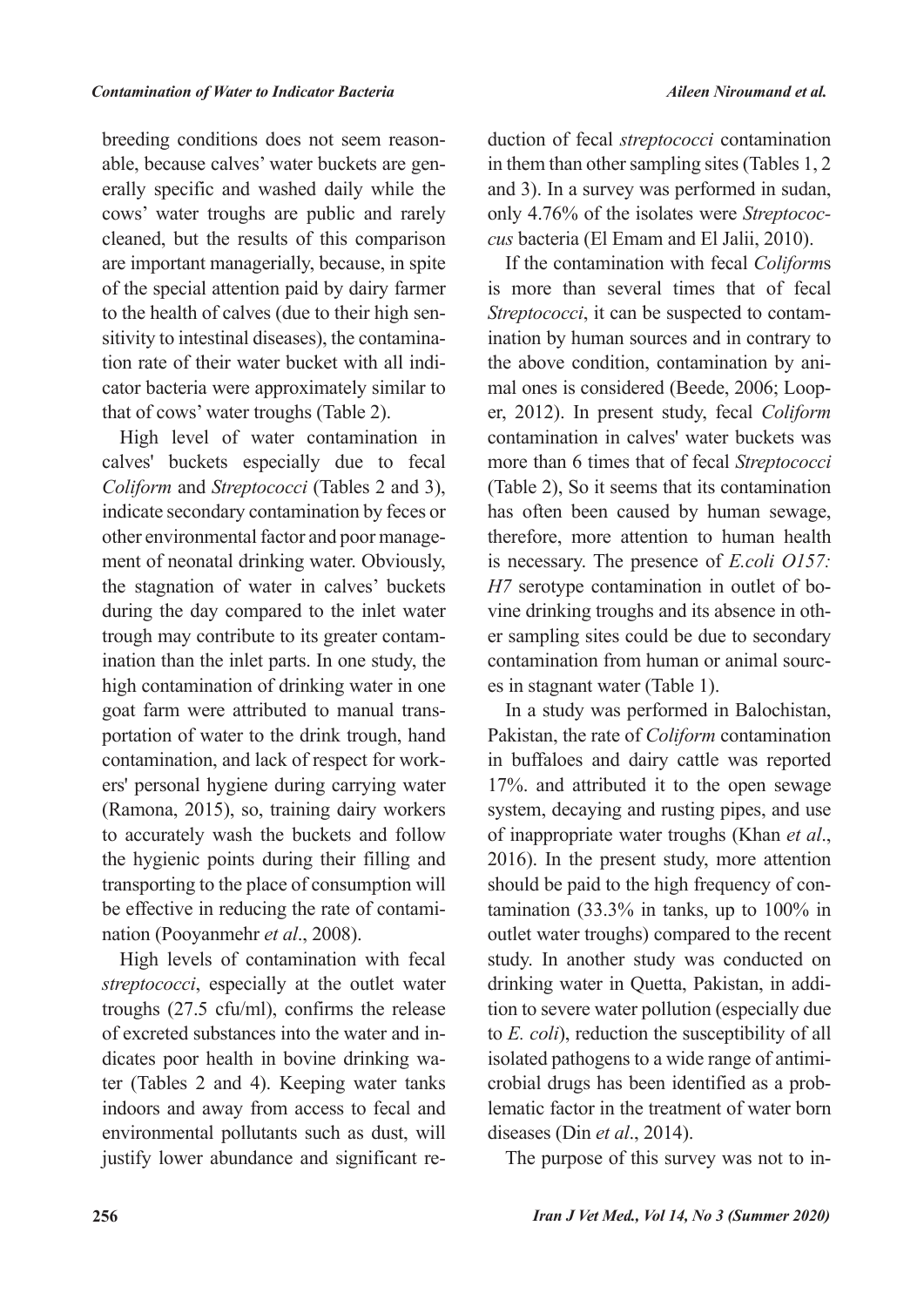vestigate the risk factors associated with bacterial contamination of drinking water, but the field observations and filling out a ample, in one farm (where the total Coliform questionnaire revealed some issues. For excount at tank was  $>1100$  Cfu/ml and the fecal *Coliform* at the inlet and outlet of the water trough were measured: 150 and 1100 Cfu/ml, respectively), the water was first transferred to an outdoor pool, then pumped tions also indicate that the cows' drinking into the water trough, the designer observable use of the pool for hand washing or even water is very dirty. It is clear that the possiswimming and exposure to dust can increase the chance of *Coliform* contamination. Also, in another highly contaminated farm (fecal Coliform: 240 cfu/ml), the water of well was first transported to the cement pond, then to the tank and drinking trough by pipeline. Therefore, exposing the pond to animal and bird excreta and stagnating water in it will er points that this questionnaire made clear increase the chance of contamination. Othwere: No records of microbial water testing or doing a test many years ago in some dairy units and no use of disinfectants for washing ty of the slaughterhouse, their drinking water spite the presence of five farms in the viciniof water troughs in any of the dairies. Decontamination with the indicator bacteria in bly due to the use of village disinfected water the tanks were very low  $(< 2 \text{ cfu/ml})$ , proba-(which is also used by people).

ter (wells in the farm or outside of it) were In all studied farms, underground waused for bovine drinking. The wide range mum to maximum levels, especially due to of contamination variations in tanks (minitotal *Coliform*) (Table 2) may be related to the differences in health status of the tanks or environmental and physical factors in the well. Some conditions such as the presence of decaying plant or animal material are conducive to the survival or even growth er factors such as high salt, protozoans and of waterborne microorganisms, while othbacteriophages can kill millions of bacteria perature, pressure, acidity, osmotic pressure in water. Some physical factors such as tem-(solute content) of water, penetration of air and sunlight into the water are also effective on the number and species of water-borne ter often contains a small number of bacteria microorganisms. In general, deep well wathat are usually non-pathogenic (Shimie and Yousefi, 1997).

During the last few years, the quality of underground water in Mashhad plain has been severely reduced because of the sharp decline of water in aquifers following the al, industrial and urban pollutants in to the drought and the inflow of various agriculturwater, so, pay attention to the privacy of the wells is essential. It is said that the distance between the sewage and water wells should be sufficient to takes fifty days to reach the pollution to the water well (Alizadeh et al., 2009). One of the issues mentioned in the wards the adjacent villages and farms. This whelming expansion of Mashhad city toreport of Alizadeh *et al.* (2009) is the overhas caused the contamination of water wells of the farms to the household sewage or discharge of waste.

tamination in water wells was attributed to In one study, the absence of *Coliform* conseveral factors, including: the long distance between water wells and human and animal rine and the proximity of water wells with wastewater, disinfection of water with chlothe cobalt mines (due to the antimicrobial properties of cobalt compounds). The high concentration of nitrite, nitrate and chlorine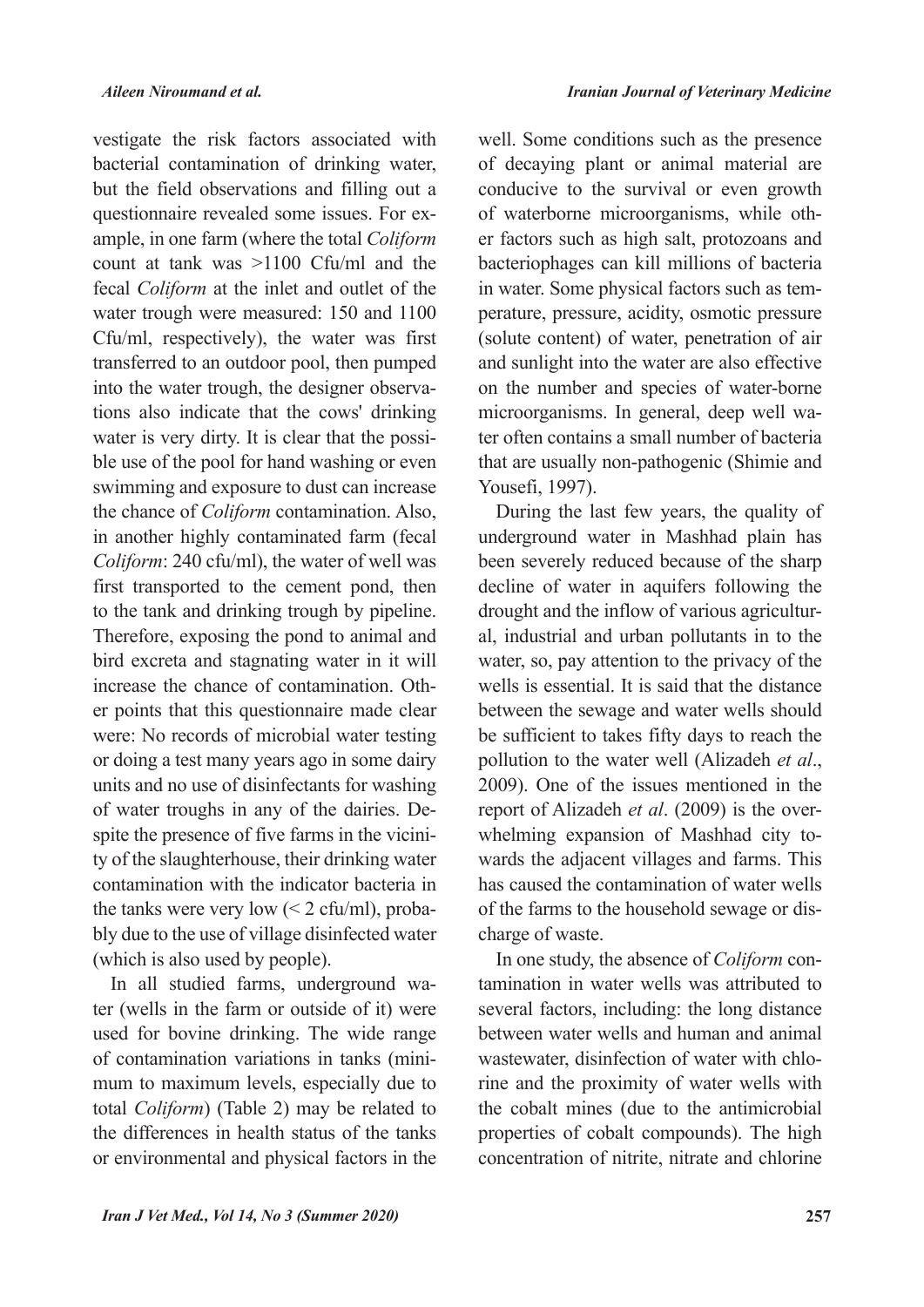ter samples free of *Coliform* contamination contamination has also been noted in wa-(Mirsoleimani et al., 2015).

es in Sistan region (in Sistan and Baluchistan In a research was done on the water sourccal *E. coli* in collected samples from wells province), the mean number of MPN of feand drinking water were 550 and 2.4 per 100 ml, respectively. Although all their samples searchers concluded that the drinking water were positive for fecal *Coliform*, but the rein the studied area was suitable for livestock consumption according to the US standards (Nazemi et al., 2018).

crobial quality of drinking water in the 168 In another survey was performed on mi-Zahedan villages, the results showed that the *Coliform* contamination in the reservoir was lower than in the distribution network (which is consistent with our findings) and ervoir and distribution network were  $3$  to  $9$ the total *Coliform* contamination in the restimes that of the fecal *Coliform* (RadFard et teria at the tanks were the same  $(0)$ , but, the tion (mean value) with those indicator bacal., 2018). In present study, the contaminatotal Coliform contamination in the inlet and out of drinking drought and calves' drinking buckets were  $2.16$ ,  $5.15$  and  $9.05$  times that of the fecal *Coliform*, respectively (Table 2).

The present survey was conducted only in the cold season (December to February) and no comparison was made between the rates ever, the seasons have been mentioned as a of contamination in different seasons. Howita consumption, decreasing water flow and ity fluctuations of wells. Increasing per cappotential factor affecting the microbial qualcondensation of pathogens are considered as the causative agents of low microbial quality in under groundwater in summer (Pirsaheb *et al.*, 2013; Musa and Abdelgadir, 2014).

In general, several causes of microbial contamination of drinking water are cited as follows: Public use of water by cows, open water system and its high contamination ter storage, prolonged water retention in its ter trough near the floor, inappropriate wawith urine and feed materials, drinking wacontainer, not regularly cleaning and using disinfectants when washing the water trough (El Emam and El Jalii, 2010; Musa and Ab-<br>delgadir, 2014).

In present study, it can be concluded that the contamination of the main sources of icant, while secondary and environmental water with indicator bacteria was not signifly in outlet of drinking drought and calves' contamination of drinking water, especialwater buckets should be considered.

## **Acknowledgments**

The authors would like to thank Dr. Neda fallah for her contribution in performing laboratory tests.

## **Conflict of interest**

The authors declared that there is no conflict of interest.

#### **References**

- mination and zoning of drinking water wells of Alizadeh, A., Afshin, S., Danesh, SH. (2009). Deter-Mashhad. GRQJ., 24 (1), 109-127. https://www. sid.ir/fa/journal/ViewPaper.aspx?id=126823.
- Beede, DK. (2006). Evaluation of Water Quality and veristy, East Lansing 48824. High Plains Dairy Nutrition for Dairy Cattle. Michigan State Uni-Conference. https://msu.edu/~beede/ extension. .html
- du Kiranmayi, CH., Krishnaiah, N., Naga Mal-<br>lika, E. (2010). *Escherichia coli O<sub>157</sub>:H<sub>7</sub> An* Bindu Kiranmayi, CH., Krishnaiah, N., Naga Malemerging pathogen in foods of animal origin. Vet World., 3(8), 382-389. https://doi.org/10.5455/ vetworld.2010.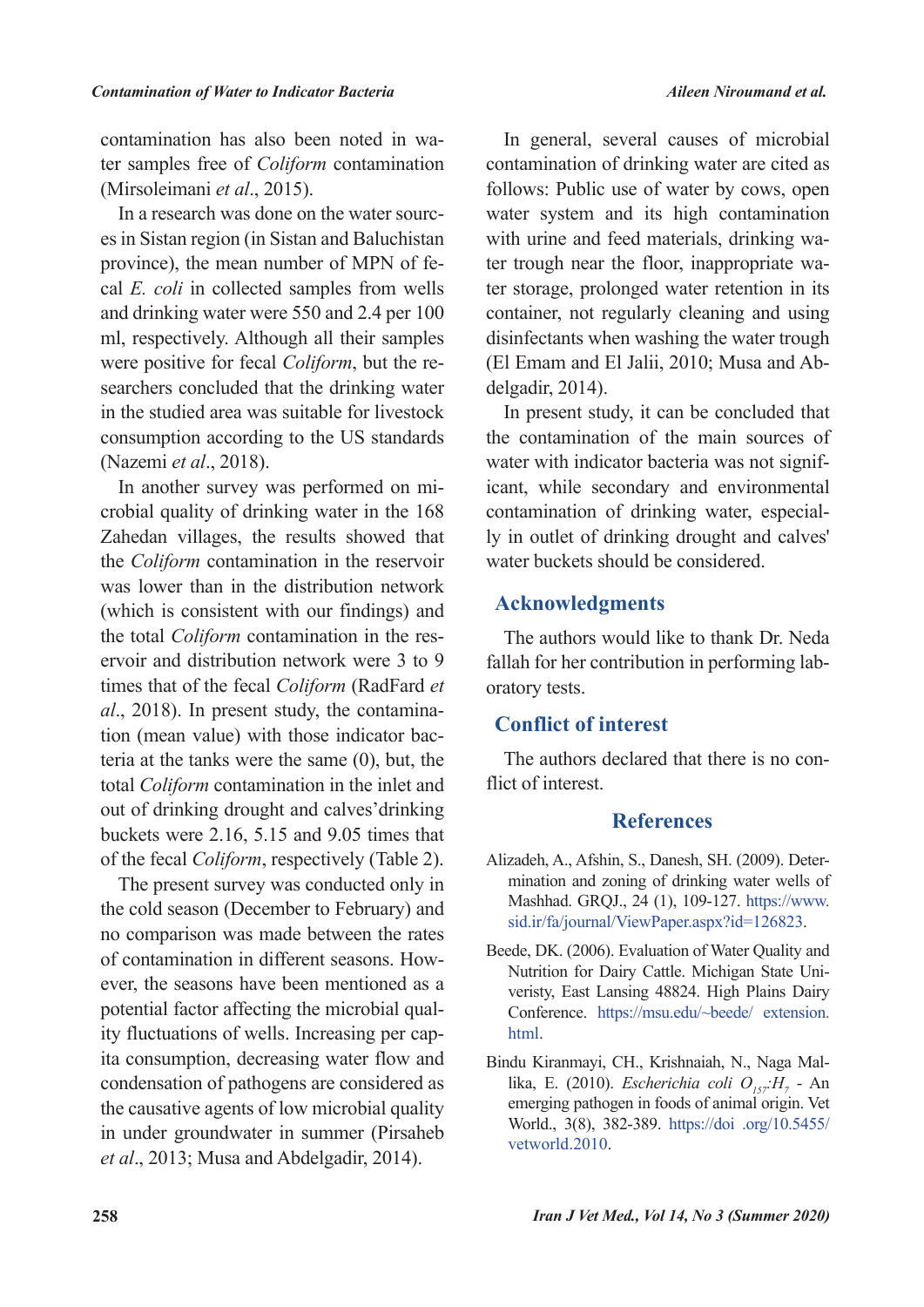- hammad, A., Nazeer, A. (2014). Pathogens from Din, M., Zafar, A., Aleem A., Pirkani, G.S., Modrinking water; Isolation and antibiogram of pathogenic organisms from drinking water in Quetta city. Prof Med J., 21 (4), 760-765. http:// theprofesional.com/index.php/tpmj /article/view/ 2422.
- tamination of drinking water in selected dairy El Emam. I.A., El Jalii. I.M. (2010). Bacterial conal university (Basic and Applied Sciences)., farms in Sudan. Scientific journal of King Fais-11(1), 153- 160. URI: http://khartoumspace.uofk. edu/123456789/22705.
- Khan, M., Abro, S.H., Taj, M.K., Abro, R., Baloch, terial contamination of drinking water used at H., Rind, R., Rind, MR., Tunio, SA. (2016). Bacdairy farms in Quetta, Balochistan. Pure Appl. Biol., 5(4), 714-718. http://dx.doi.org/10.19045/ bspab.2016.50024.
- Looper, ML. (2012). Quantity and Quality of Water sity of Arkansas, United States Department of for Dairy Cattle. Research & Extension. Univerating. https://www.uaex.edu/publications/PDF/ Agriculture, and County Governments Cooper-FSA-4021.pdf.
- li, F., Davoodian, A., Pajouhesh, M., Masoudi, Mirsoleimani, MA., Keihanpanah, M., Mircho-M. (2015). Evaluation of microbial pollution of drinking water in north-west eghlid, Quarterly JSUMS., 22 (3), 516- 522. http://jsums.medsab. ac.ir/article 588.html.
- logical evaluation of the drinking water quality in dairy farms in Khartoum state, Sudan. J sa, A.M., Abdelgadir, A. E. (2014). Bacterio-logical evaluation of the drinking water qual-Musa, A.M., Abdelgadir, A. E. (2014). Bacterio-Vet Med Anim Health, 6(3), 95-100. https://doi .org/10.5897/JVMAH2013.0255.
- Nazemi, K., Salari, S., Alipour Eskandani, M. (2018). Assessment of the *Escherichia coli* pollu-

tion in drinking water and water sources in Sistan, Iran. J Water Reuse Desal., 8(3), 386-392. https:// doi.org/10.2166/wrd.2017.146.

- Pirsaheb, M., Moradi, M., Sharafi, K., Nasirinia, E.  $(2013)$ . Evaluation of the relationship between microbial quality of drinking water and the cross-sectional outbreak of related diseases - Case study: Kangavar city (2005-2009). Journal of Health in The Field.,  $1(2)$ , 9-16. http:// journals. sbmu.ac.ir/jhf/article/view/5147.
- Pooyanmehr, M., Razmjoo, M., Moghadam, AA., imal and poultry health. Razi University Publi-<br>cation. Kermanshah, Iran. ISBN: 978-964-9992-Nourian sarvar, E. (2008). The principles of an-<br>imal and poultry health. Razi University Publi-Nourian sarvar, E. (2008). The principles of an-83-9.
- RadFard, M., Biglari, H., Soleimani, H., Akbari, nia, A., Hosseini, M., Adibzadeh, A. (2018). H., Akbari, H., Faraji, H., Dehghan, O., Abbas-Microbiological dataset of rural drinking water supplies in Zahedan, Iran, Data Brief, 20, 609-613. https://doi.org/10.1016/i.dib.2018.08.049. PMID: 30197918.
- Ramona, M. (2015). The influence of microbio-<br>logical quality of water resources in dairy goat farms. Acta Universitatis Cibiniensis Series E: Food Technology, XIX (1): 73-80. https://doi. org/10.1515/aucft-2015-0007.
- nian National Standardization Organization. biological specifications and test methods. Ira-Shaghaghi, G.R. (2019). Drinking water -Micro-INSO, 1011. 7th Revision. http://www.isiri.gov.ir.
- ogy. Razi vaccine and serum research institute. Shimie A., Yousefi, RA. (1997). General Microbiol-Iran. p. 358- 369.
- Van Emon, M (2015). Water Quality and Livestock health. Montana State University . Big sky small acres. Spring summer. 14-16. http://msuexten-<br>sion.org/magazine/Articles.